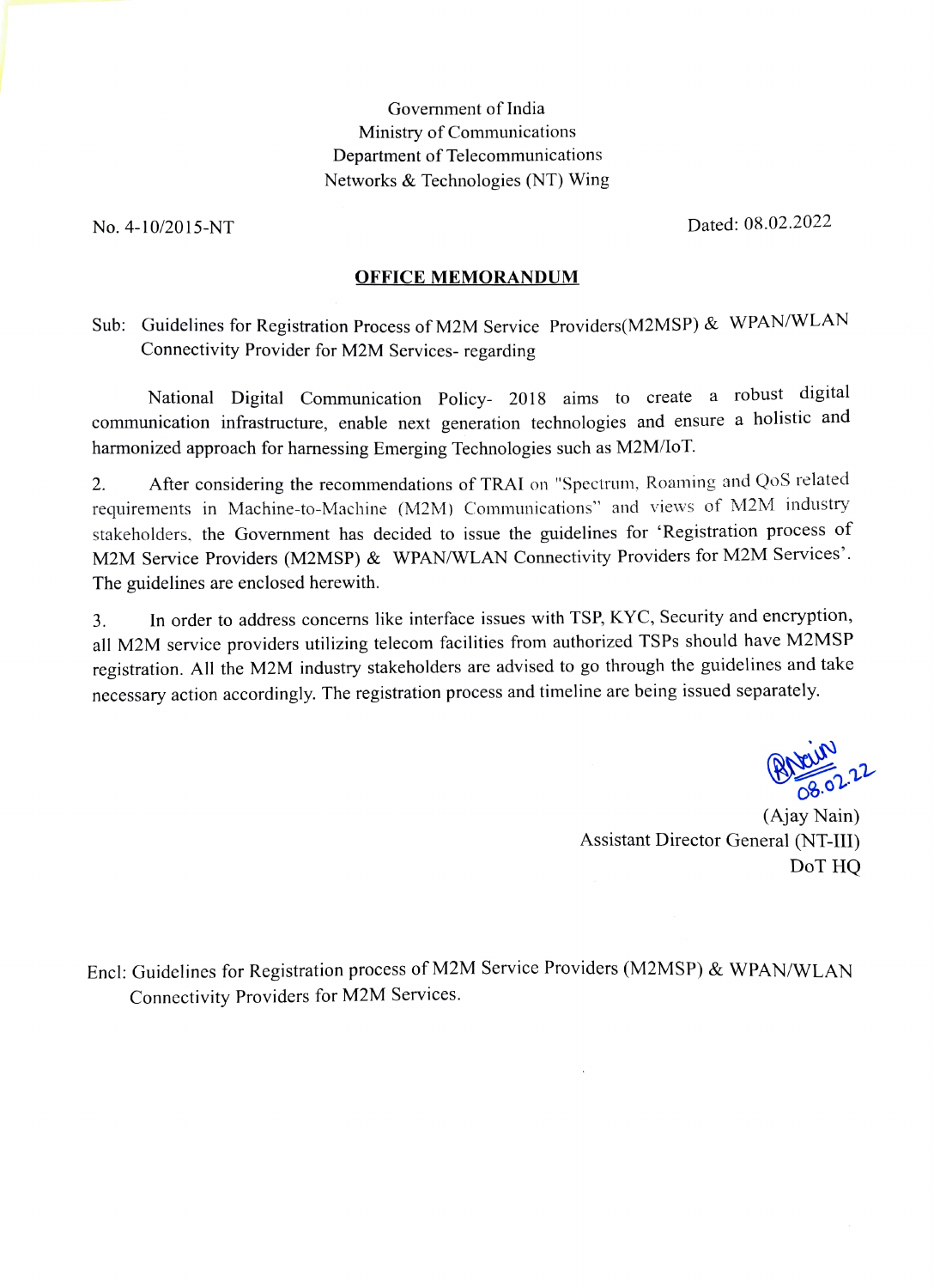**Government of India Ministry of Communications Department of Telecommunications (Networks and Technologies Wing)**

# **Guidelines for Registration Process of M2M Service Providers(M2MSP) & WPAN/WLAN Connectivity Providers for M2M Services**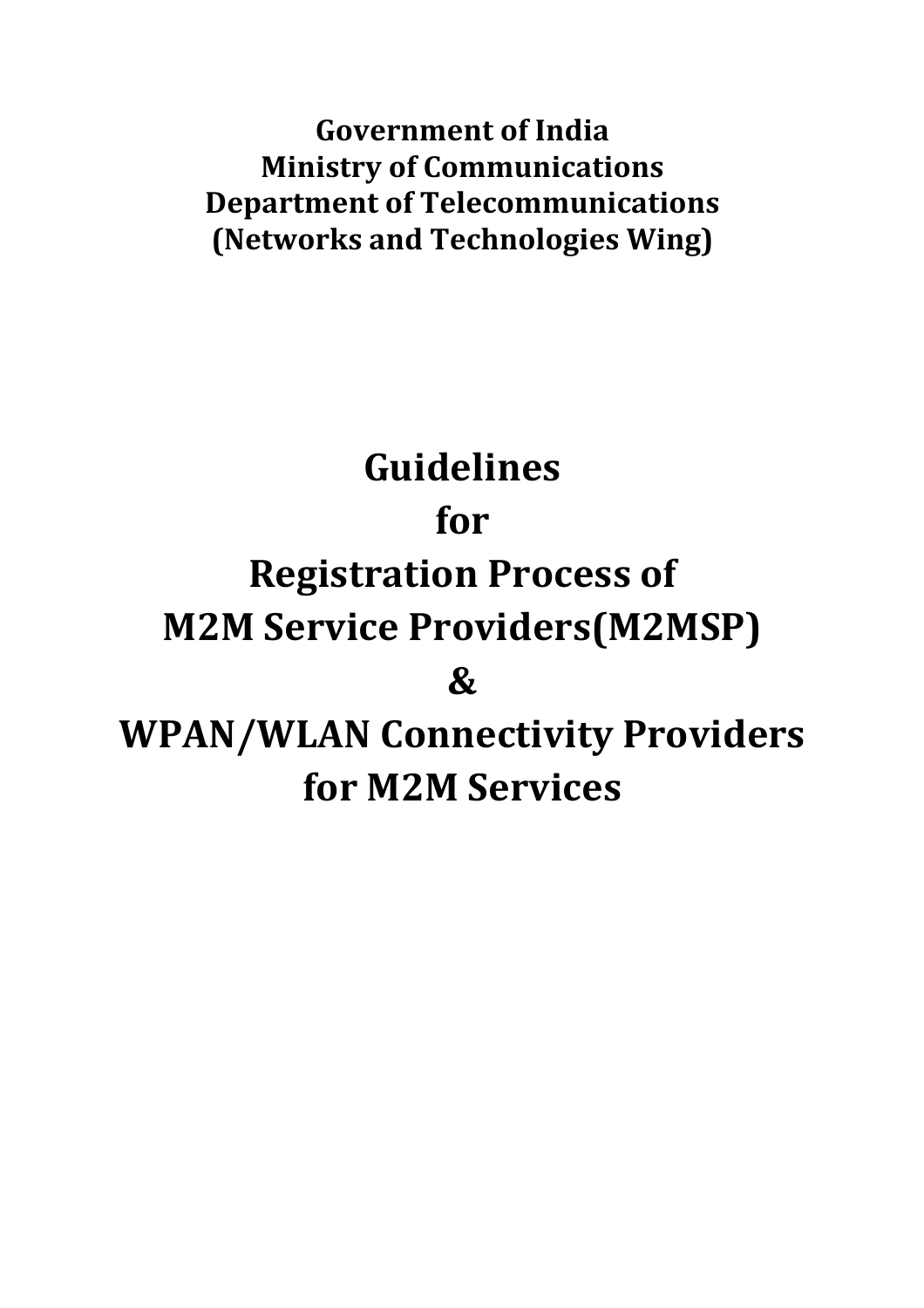# **Contents**

Chapter I: Definitions

Chapter II: General Terms & Conditions

Chapter III: Technical Conditions

Chapter IV: Security Conditions

# **Annexure I:**

Application form for Registration of M2MSP & WPAN/WLAN Connectivity Provider for M2M Services

# **Annexure II:**

List of specified M2M Services to be provided by M2MSP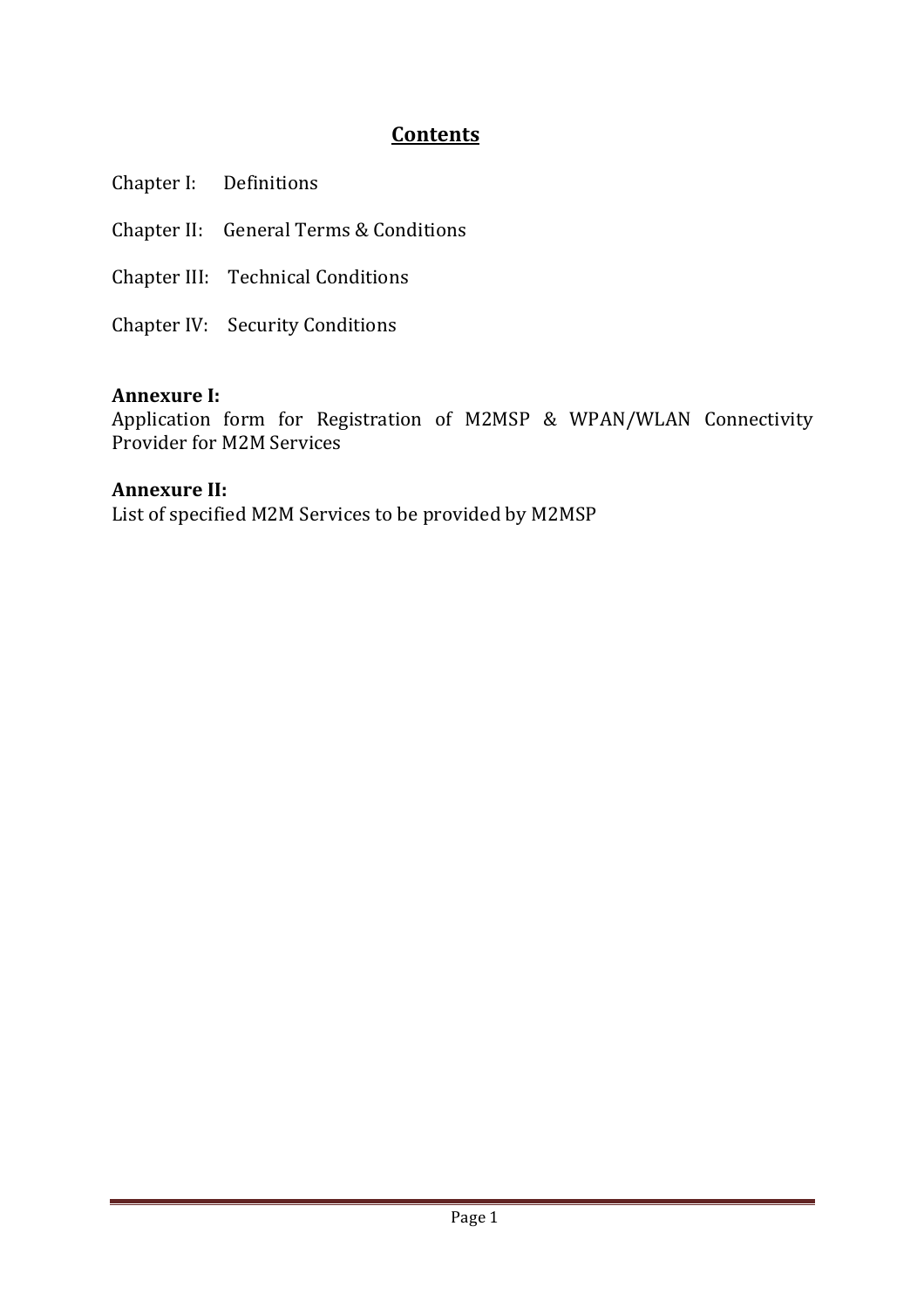## **CHAPTER I DEFINITIONS**

The terms used in this document, unless the context otherwise requires, have the following meaning:

- a) **"Applicant**" means either M2M Service Provider (M2MSP) or WPAN/WLAN Connectivity Provider who is applying for the registration under these guidelines.
- b) **"Authority"** means Department of Telecommunications or its designated field units.
- c) **"Authorized Telecom Licensee"** means Indian Telecom Service Provider and/or Virtual Network Operator(VNO) who have been awarded License to provide service(s) authorized under the License, within the geographical boundaries of the specified Service Area.
- d) **"License"** means a License granted or having effect as if granted under section 4 of the Indian Telegraph Act 1885 and Indian Wireless Telegraphy Act 1933.
- e) **"LPWAN":** Low Power Wide Area Networks (LPWAN) is a new type of WAN that is suited for M2M communication because of characteristics that render themselves more compatible.
- f) **"Machine to Machine (M2M) Communication"** refers to a communication between two or more entities (object/devices/things) based on existing & evolving communication technologies that do not necessarily need any direct human intervention.
- g) **"M2M Services"** means the services offered through a connected network of objects/devices, with unique identifiers, in which Machine to Machine (M2M) communication is possible with predefined back end platform(s) either directly or through some gateway.

*Explanation: M2M services involve communication of end device/ object with predefined back end platform(s) either directly or through some gateway. Examples of M2M services include fleet management, supply chain management, agriculture automation, smart utilities including power, water, gas etc. The M2M end devices/ objects and the platform(s) collecting and analyzing information from these devices/ objects are controlled by some organization*

h) **"M2M Service Provider" (M2MSP)** is an Indian company, registered under the Indian Companies Act, 2013 or an LLP (Limited Liability Partnership) registered under LLP Act, 2008 or a partnership firm which provides M2M services to third parties using telecom resources. Provided that

(a) such third parties utilising M2M services from registered M2MSP in connection with its products or as part of its offerings to its end customers as a product or service, and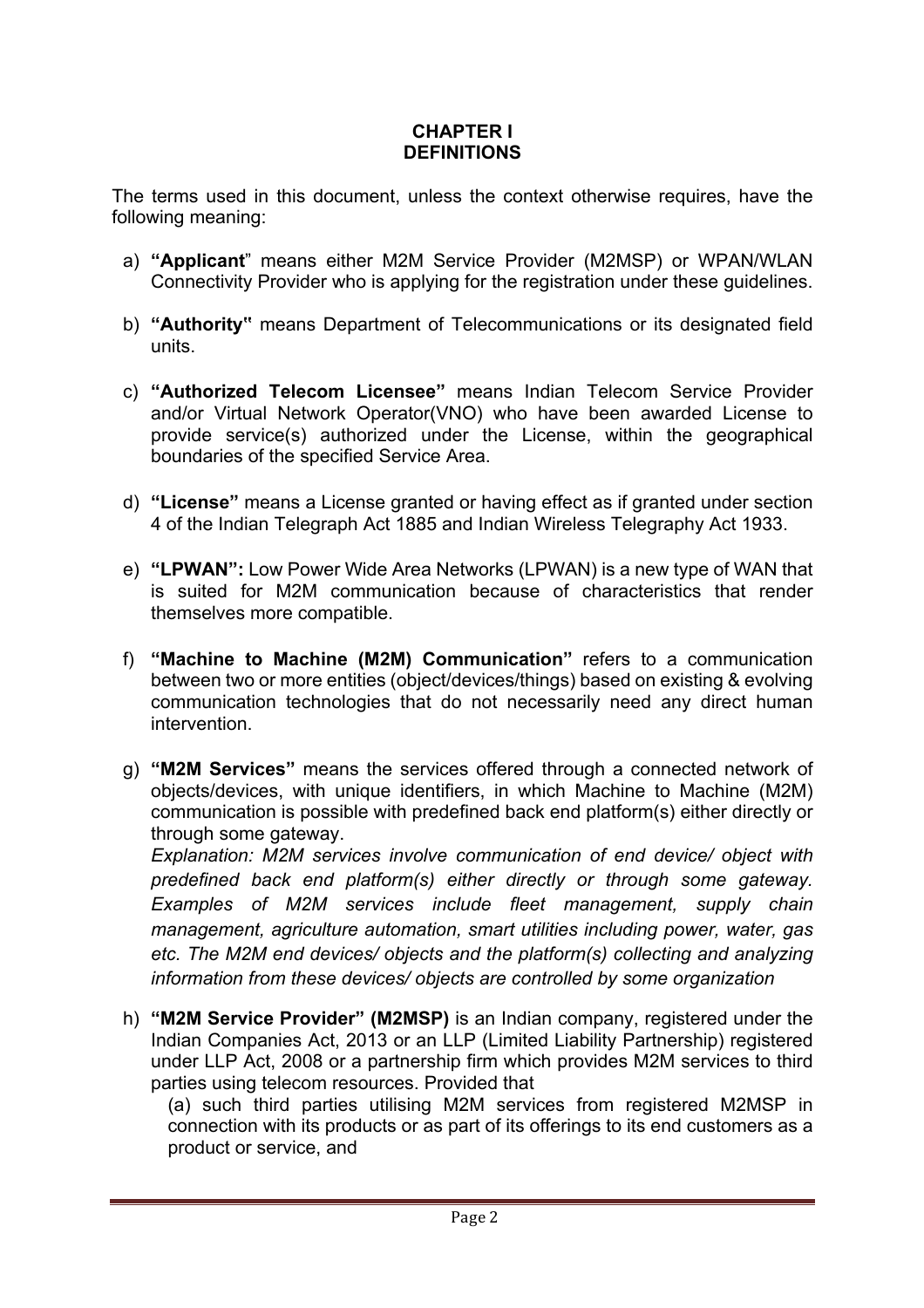(b) any organization which intends to provide M2M services for its own use (captive use) and not for commercial purpose, shall also be covered under this definition."

- i) **"Registrant**" means either M2M Service Provider (M2MSP) or WPAN/WLAN Connectivity Provider which has been granted a registration under these guidelines.
- j) **"Telecom Resource"** means Telecom facilities provided by Authorized Telecom Licensee having valid license under Indian Telegraph Act, 1885 and used by the M2MSP & WPAN/WLAN Connectivity Providers including, but not limited to Public Switched Telecom Network (PSTN), Public Land Mobile Network(PLMN), Integrated Services Digital Network (ISDN), Leased Lines or Satellite connectivity to carry traffic, the telecom bandwidth etc.
- k) "**Third Party**" means an individual or organization other than the Department of Telecommunications (or its designated field units), Applicant and the Authorized Telecom Licensee.
- l) "**WPAN"**: A Personal Area Network (PAN) is a network used for data transmission among personal devices such as computers, phones, personal digital assistants, wearables, etc. Wireless PAN or WPANs can be used for communication among the personal devices (intra-personal communication), or for connecting to a higher level network and the Internet (an uplink). Technologies used in PAN are Bluetooth, Z-Wave, ZigBee, RFID etc.
- m) "**WLAN"** means a wireless network whereby a user can connect to a local area network (LAN) through a wireless (radio) connection, as an alternative to a wired local area network. An example of a Wireless LAN is Wi-Fi.
- n) **"WPAN/WLAN Connectivity Provider"** is an Indian company, registered under the Indian Companies Act, 2013 or an LLP (Limited Liability Partnership) registered under LLP Act, 2008 or a partnership firm which uses WPAN/WLAN technologies for providing M2M connectivity for commercial purposes, operating in unlicensed spectrum. *Further, any organization which intends to use WPAN/WLAN for M2M connectivity for captive, non- commercial use, shall also be covered under this definition.*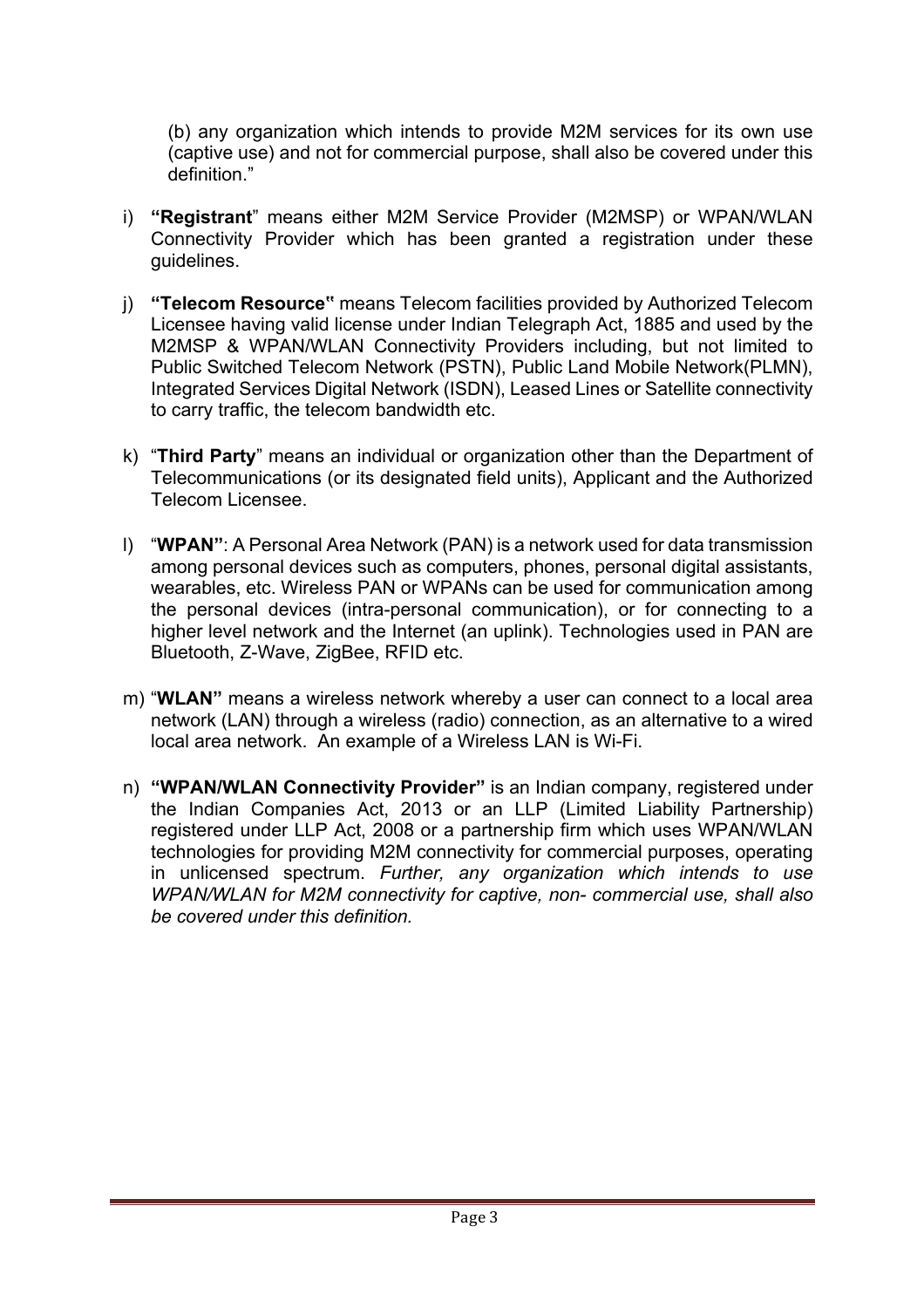#### **CHAPTER II GENERAL TERMS & CONDITIONS**

- 1. M2MSP Registration may be granted to any Company registered under Indian Companies Act-2013, as amended from time to time or any LLP (Limited Liability Partnership) registered under LLP Act-2008, as amended from time to time or a partnership firm to provide M2M Services who fulfils the terms and conditions prescribed by the Authority.
- 2. WPAN/WLAN Connectivity Providers Registration may be granted to any Company registered under Indian Companies Act-2013, as amended from time to time OR any LLP registered under LLP Act-2008, as amended from time to time or a partnership firm to provide connectivity for M2M services who fulfils the terms and conditions prescribed by the Authority.
- 3. Applicant shall submit the Certificate of Incorporation at the time of registration.
- 4. Registrant shall not infringe upon the jurisdiction of any Authorized Telecom Licensee and they shall provide only those services for which this registration is granted to them.
- 5. In case any Authorized Telecom Licensee wishes to provide M2M Services to third parties, it can do so under current licensing framework without requiring to register for M2MSP or WPAN/WLAN Connectivity Providers.
- 6. Registrant shall provide the details of location of their IT setup/ core network at the time of registration. However, if there are any changes in location of their IT setup/ core network at a later point of time, the same shall be intimated to the Authority within 15 days of shifting the operation to the next location.
- 7. A non-refundable processing fee of Rs. 5,000/- shall be payable separately for M2MSP registration and WPAN/WLAN Connectivity Providers registration along with the application form for registration in the form of online payment.
- 8. Registrant shall inform the Authority, with supporting documents, if there is change in the name or address or contact details of the company as stated in the performa submitted at the time of registration.
- 9. Registrant shall intimate to the Authority within 30 days, if there is any change in the designated partners, authorized signatory and/ or Memorandum and Article of Association.
- 10.In case of merger/acquisition, the registration granted cease to exist and the new entity has to re-register.
- 11. The registration certificate shall be issued online within 15 days of the submission of the application form complete in all respects and the Applicant shall be informed accordingly by the Authority.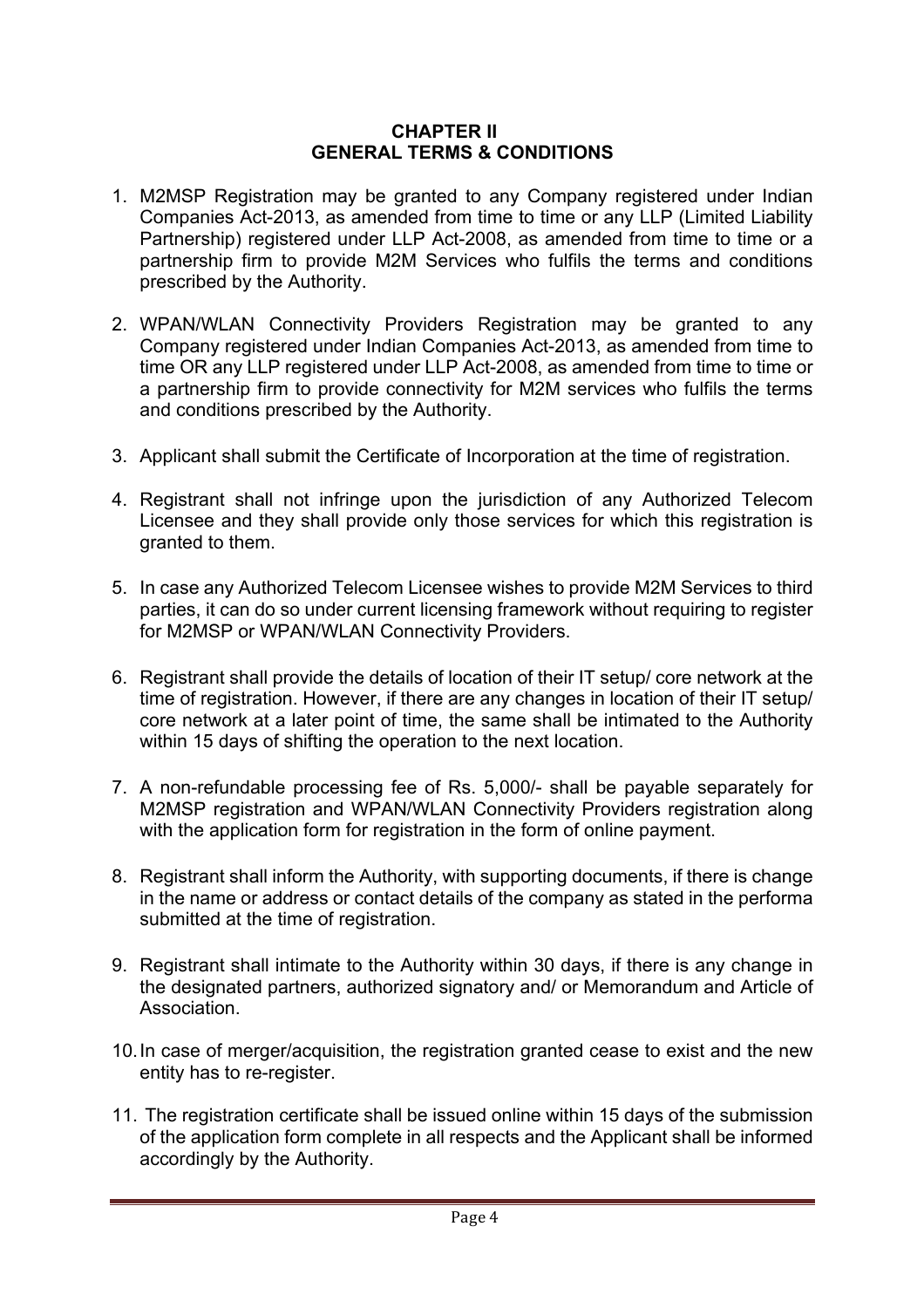- 12.The registration certificate issued to the Registrant shall be non-transferrable.
- 13.The Authority reserves the right to suspend the operation of this Registration at any time, if, in the opinion of the Authority, it is necessary or expedient to do so in public interest or in the interest of the security of the State or for the proper conduct of the Telegraphs. The Authority shall issue a show cause notice of 21 days to the Registrant prior to such suspension. However, if situation so warrants, it shall not be necessary for the Authority to issue a notice for seeking comments of the Registrant for this purpose and the decision of the Authority shall be final and binding. The Authority shall not be responsible for any damage or loss caused or arisen out of aforesaid action.
- 14. Registrant may surrender the Registration, by giving notice to the Authority of at least 30 calendar days in advance.
- 15.Breach of non-fulfillment of Registration conditions may come to the notice of the Authority through complaints or as a result of the regular monitoring. Wherever considered appropriate, Authority may conduct an inquiry either suo-moto or on complaint to determine whether there has been any breach in compliance of the terms and conditions of the Registration by the Registrant and upon such inquiry the Registrant shall extend all reasonable facilities and shall endeavor to remove the hindrance of every type.
- 16.Any dispute, with regard to the provision of Service shall be a matter only between the aggrieved party and the Registrant, who shall duly notify this to all before providing the Service. And in no case, the DoT shall bear any liability or responsibility in the matter. Registrant shall keep the DoT indemnified for all claims, cost, charges or damages in the matter.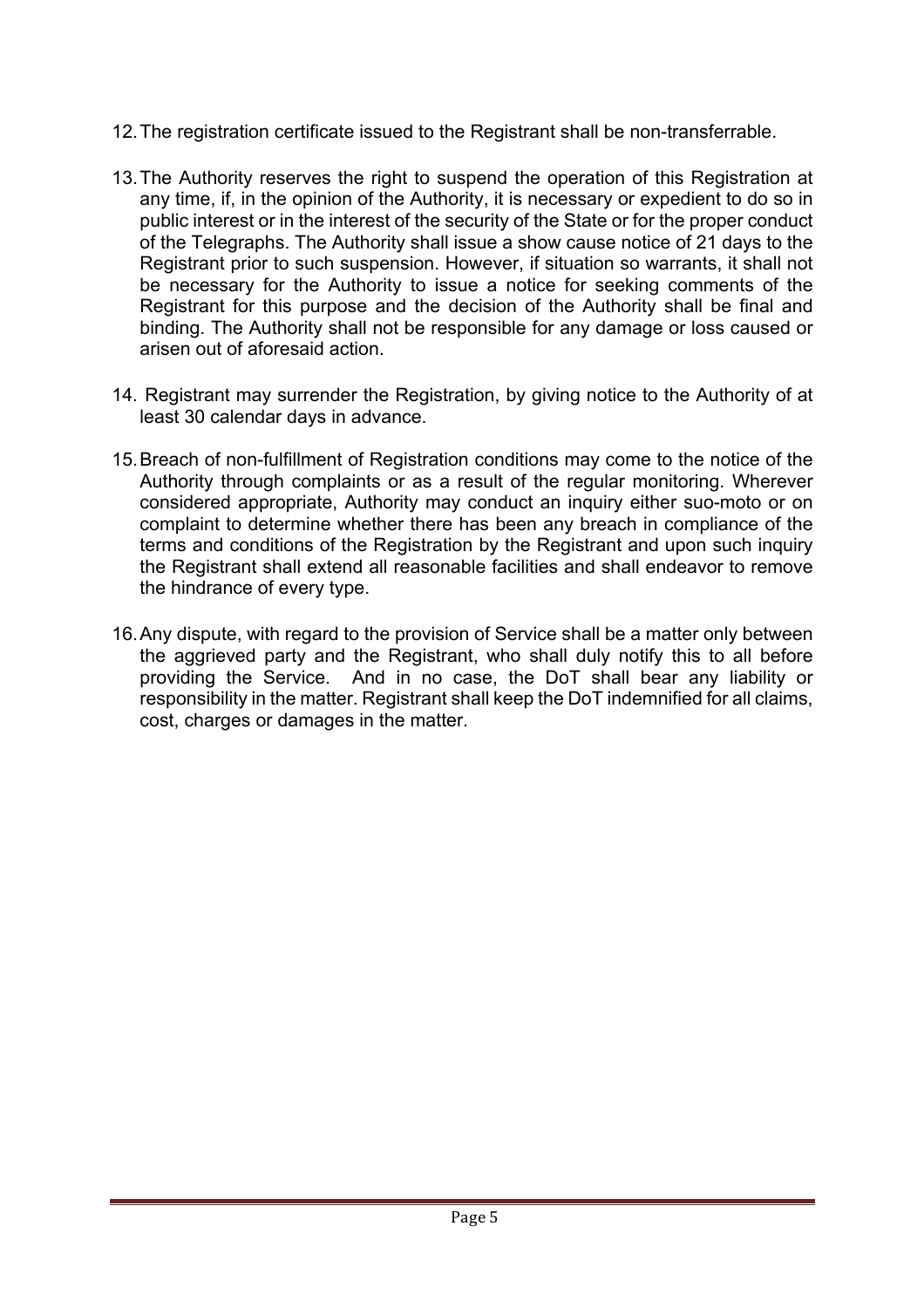#### **CHAPTER III TECHNICAL CONDITIONS**

- 1. M2MSP shall take the Telecom Resources from an Authorized Telecom Licensee having valid license under Indian Telegraph Act, 1885. In addition, M2MSP is authorized to use WPAN/WLAN technologies in unlicensed spectrum/frequency exempt band to provide M2M services. In case of use of WPAN/WLAN technologies in unlicensed spectrum/frequency exempt band, the network has to mandatorily connect to licensed telecom operators network for backhaul connectivity.
- 2. WPAN/WLAN Connectivity Providers is authorized to use WPAN/WLAN technologies in unlicensed spectrum/frequency exempt band to provide connectivity for M2M services. The WPAN/WLAN Connectivity Providers network has to mandatorily connect to licensed telecom operators network for backhaul connectivity.
- 3. Registrant shall adhere to Know Your Customer (KYC) and related guidelines issued by the Authority to Authorized Telecom Licensee from time to time for all Telecom resources including SIM enabled devices and numbering resources. The Authority reserves the right to call for such details as and when required.
- 4. The details of all the customers of M2M services i.e., physical custodian of machines fitted with SIMs, shall be maintained by M2MSP. Up-dated information regarding (a) details of M2M end device i.e. IMEI, ESN etc., (b) Make, Model, Registration number etc. of the machines (i.e. Cars, Utility Meters, POS etc.) & (c) corresponding physical custodian's name and address shall be made available to Authorized Telecom Licensee and designated Authority by M2MSP. Any changes in customers and machines details shall be updated.
- 5. Registrant shall provide the details of Authorized Telecom Licensee from which connectivity has been sourced for providing M2M Services. In case of modification of details of Authorized Telecom Licensee, same shall be intimated to the authority.
- 6. In future, Authority may identify critical services in M2M sector and instructions issued in this regard shall be binding on Registrant.
- 7. Any instructions regarding permanent international roaming as notified from time to time by the government shall be binding on M2MSP.
- 8. DoT has issued the instructions permitting the use of e-SIMs with both single and multiple profile configurations with Over the Air(OTA) subscription update facility as per prevailing Global Specifications and Standards. M2MSP shall adhere to these instructions as amended from time to time.
- 9. Registrant shall ensure the Quality of Service (QoS) as may be prescribed by the Authority or Telecom Regulatory Authority of India (TRAI). The Registrant shall adhere to such QoS standard and provide timely information as required therein.
- 10.For all devices sold in India which have SIM inside the device, the packaging/ instructions/ supporting leaflet shall include instruction that "*This device is having SIM*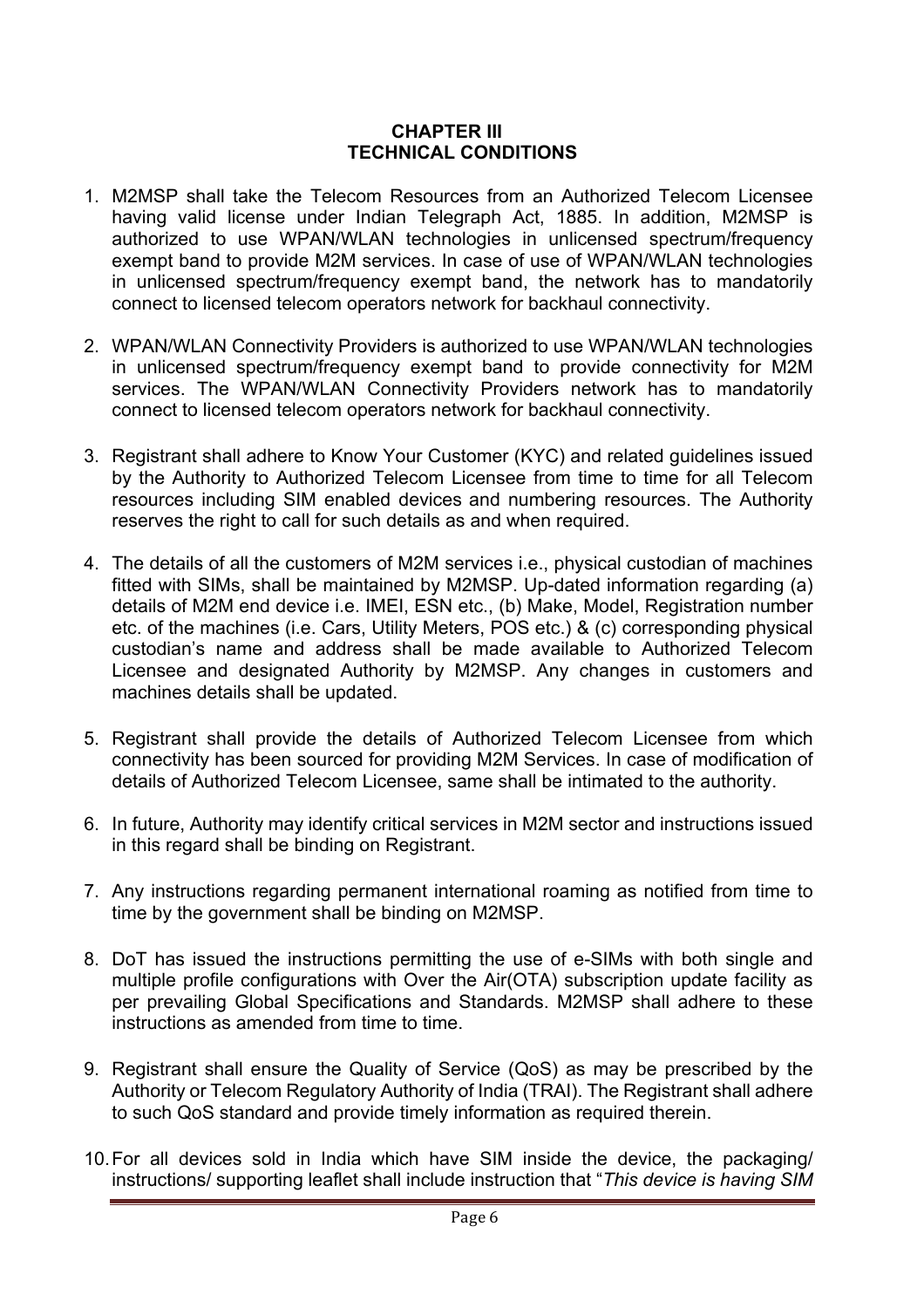*inside. At the time of re-sale/ loss/ transfer of this device, change of ownership details shall be shared with respective M2M Service provider/* Authorized Telecom Licensee*."*

M2MSP shall create awareness amongst the end customers about the requirement stipulated in the clause. In case, end customer does not comply with the instructions he/she shall be liable in case of any misuse of the SIM fitted in the device.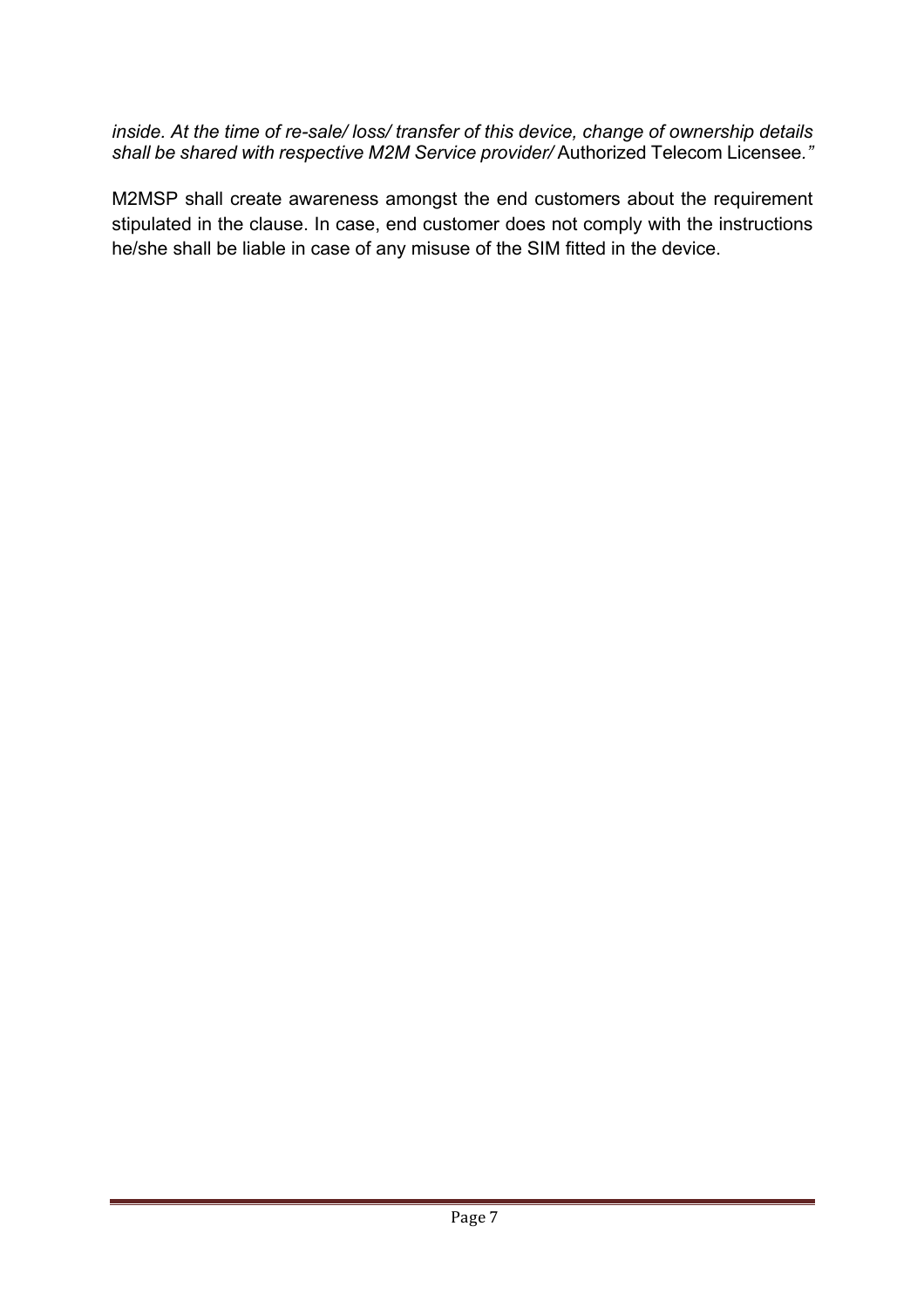### **CHAPTER IV SECURITY CONDITIONS**

- 1. Registrant shall take necessary measures to prevent objectionable, obscene, unauthorized or any other content, messages or communications infringing copyright, intellectual property etc., in any form, from being carried on the network, consistent with the established laws of the country. Once specific instances of such infringement are reported to the Registrant by the enforcement agencies, the Registrant shall ensure that the carriage of such material on the network is prevented immediately.
- 2. Registrant shall make available on demand to the person authorized by the Authority, full access to their equipments for technical scrutiny and for inspection, which can be visual inspection or an operational inspection.
- 3. Registrant shall provide necessary facilities depending upon the specific situation at the relevant time to the Government to counteract espionage, subversive act, sabotage or any other unlawful activity.
- 4. Registrant shall ensure protection of privacy of communication and data as per applicable law in force and as notified/amended from time to time.
- 5. Registrant shall ensure that their equipment installations should not become a safety hazard and is not in contravention of any statute, rule or regulation and public Policy.
- 6. Registrant shall provide decryption facility for the content riding on its network as and when required by the Authority or any authorized agencies. The entity who is encrypting the content shall be responsible for its decryption.
- 7. Registrant shall induct only those devices/equipment in the network which meet TEC standards and certifications, wherever specified as mandatory by the Authority from time to time and in the absence of mandatory TEC standard, the Registrant may deploy those devices/ equipment that meet the relevant Indian standards set by National and International standardization bodies, such as ITU, ETSI, IEEE, ISO, IEC etc. or set by International Fora, such as 3GPP,3GPP-2, IETF, MEF, WiMAX, Wi-Fi, IPTV, IPv6, OneM2M etc. The entity who is inducting the devices/equipment in the network shall be individually responsible for complying the requirement stipulated in the clause.
- 8. The Indian Telegraph (Amendment) Rules, 2017, provides that telecom equipments must undergo prior mandatory testing and certification. Accordingly, the equipment/ devices used in M2M services shall comply with these instructions as issued by the Authority from time to time.
- 9. Registrant shall take all necessary steps so as to maintain security of the network & confidentiality of the data of the end user as per the Information Technology Act, 2000 as amended from time to time. Existing security & encryption related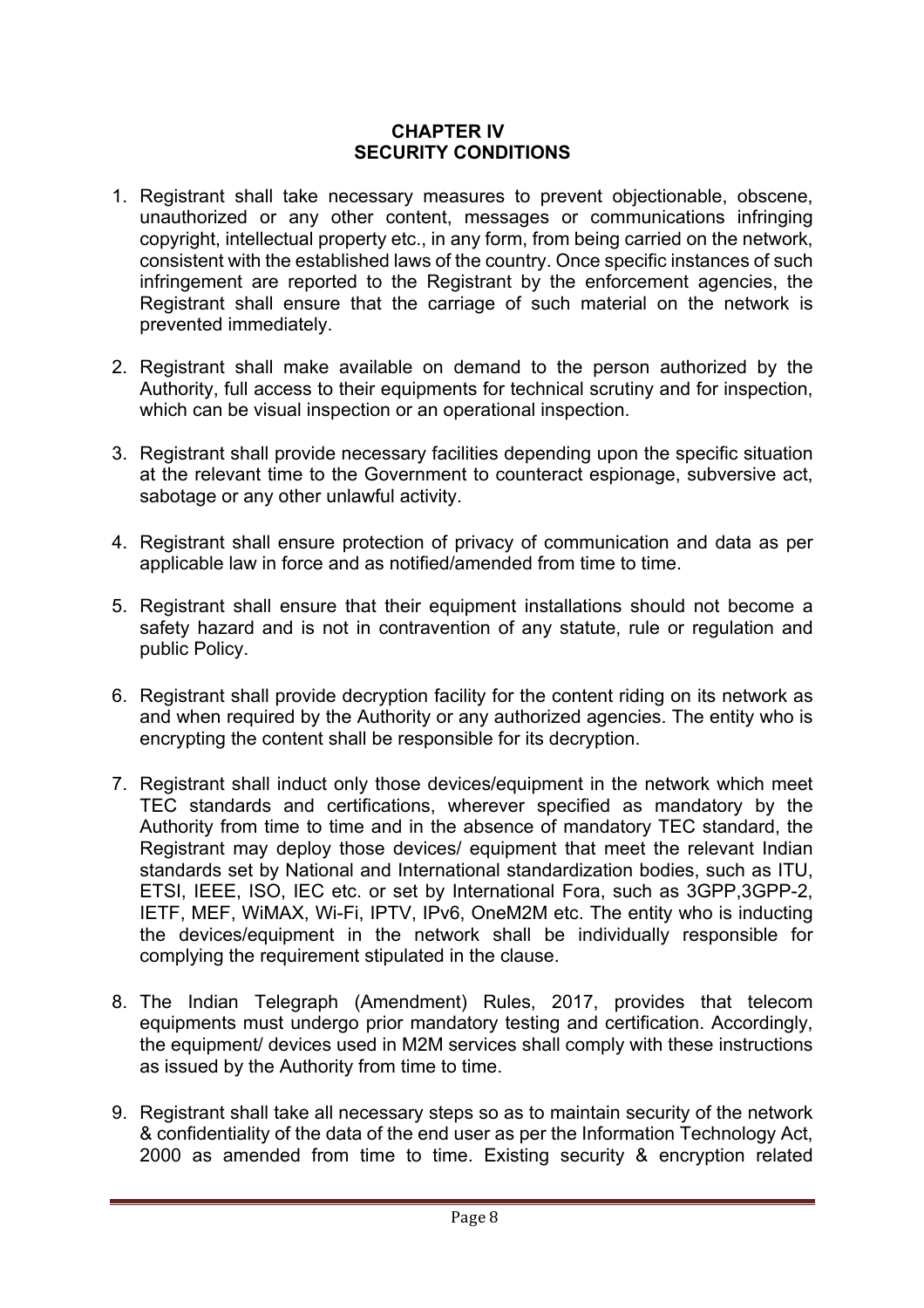regulation in IT Act as amended from time to time or any other rules framed in this regard should be adhered.

- 10.The services provided by Registrant should apply requisite security controls to protect sensitive information and data collected by various sensors and actuators. In this regard, Registrant shall comply with the provisions enshrined in Information Technology Act, 2000 and Information Technology (Reasonable security practices and procedures and sensitive personal data or information) Rules, 2011 as amended from time to time.
- 11.Registrant shall have a mechanism in place to isolate the network or part of the network(sensor(s) / Device(s) / IT Setup etc.) whenever required by Authority to maintain law and order and to protect from cascading effects of failures in the system due to malicious remote execution codes, denial of service attacks, malware/spyware attacks etc.
- 12. Registrant shall ensure that the data logs, event logs, system logs etc. handled by the system are tamper-proof and preserved at least for one year. The Authority reserves the right to call for these logs and also inspect them at site.
- 13.Registrant shall ensure that M2M devices should use only genuine IMEIs & ESNs. Non-genuine, duplicate and fake IMEIs & ESNs should not be allowed in the M2M devices. The M2M devices must be identifiable and traceable on the basis of IMEI/ ESNs in the M2MSP network. The prevailing IMEIs guidelines issued by Authority for handset will be applicable in case of M2M devices as well.
- 14. Registrant shall adhere to the guidelines / instructions in force and as notified/amended by the Authority from time to time in respect of security by the Government from time to time. In areas which are sensitive from security point of view, as may be notified from time to time by the Authority, installation of any equipment or execution of project shall be taken up only after the Authority's approval.
- 15.Registrant shall adhere to the instructions in force and as notified/amended by the Authority from time to time prescribing restrictions for provision of services in areas falling near International Border/Line of Control/Line of Actual Control of India or any other areas.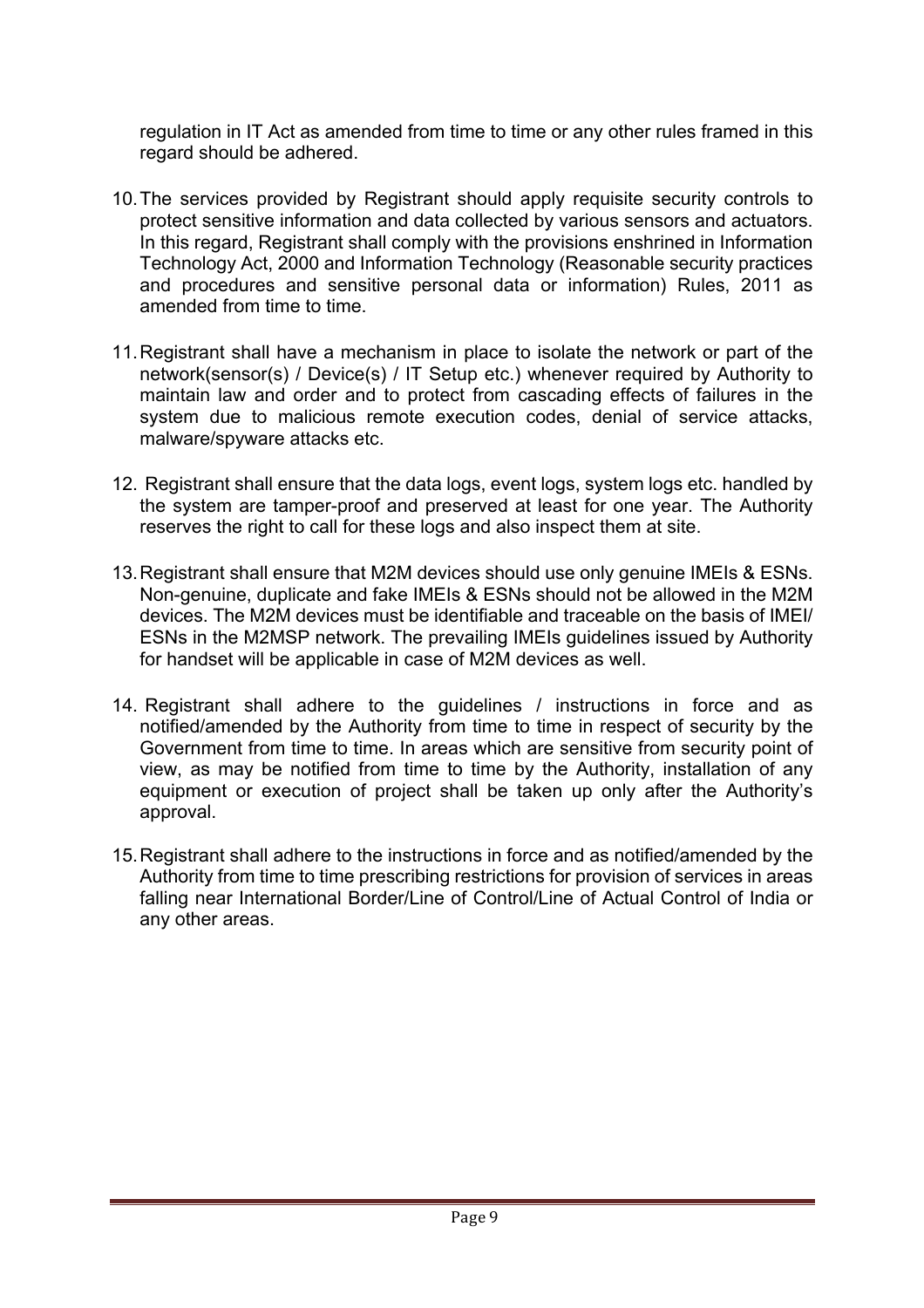#### **GOVERNMENT OF INDIA MINISTRY OF COMMUNICATIONS DEPARTMENT OF TELECOMMUNICATIONS**

#### **APPLICATION FORM FOR REGISTRATION OF M2M SERVICE PROVIDER (M2MSP) & WPAN/WLAN Connectivity Provider for M2M Services**

*Note: All Fields in this form are mandatory.* 

| 1. Type of Company               | Company registered under Indian Companies Act- |  |
|----------------------------------|------------------------------------------------|--|
|                                  | 2013, as amended from time to time             |  |
|                                  | or                                             |  |
|                                  | LLP Act-2008, as amended from time to time     |  |
|                                  | or                                             |  |
|                                  | A partnership firm                             |  |
| 2. Name of Applicant             |                                                |  |
| Company/LLP                      |                                                |  |
|                                  |                                                |  |
| 3. CIN/LLPIN                     |                                                |  |
|                                  |                                                |  |
| 4. Upload certificate of         |                                                |  |
| incorporation                    |                                                |  |
| <b>Office</b><br>5.<br>Corporate |                                                |  |
| <b>Address:</b>                  |                                                |  |
| Telephone:                       |                                                |  |
| Fax:                             | Website:                                       |  |
| E-Mail:                          |                                                |  |
| 6. Registered Office             |                                                |  |
| <b>Address:</b>                  |                                                |  |
|                                  |                                                |  |
| Telephone:                       | Website:                                       |  |
| Fax:                             |                                                |  |
| E-mail                           |                                                |  |
| 7. Communication                 |                                                |  |
| <b>Address:</b>                  |                                                |  |
|                                  |                                                |  |
| Telephone:                       |                                                |  |
| Fax:                             |                                                |  |
| E-mail:                          |                                                |  |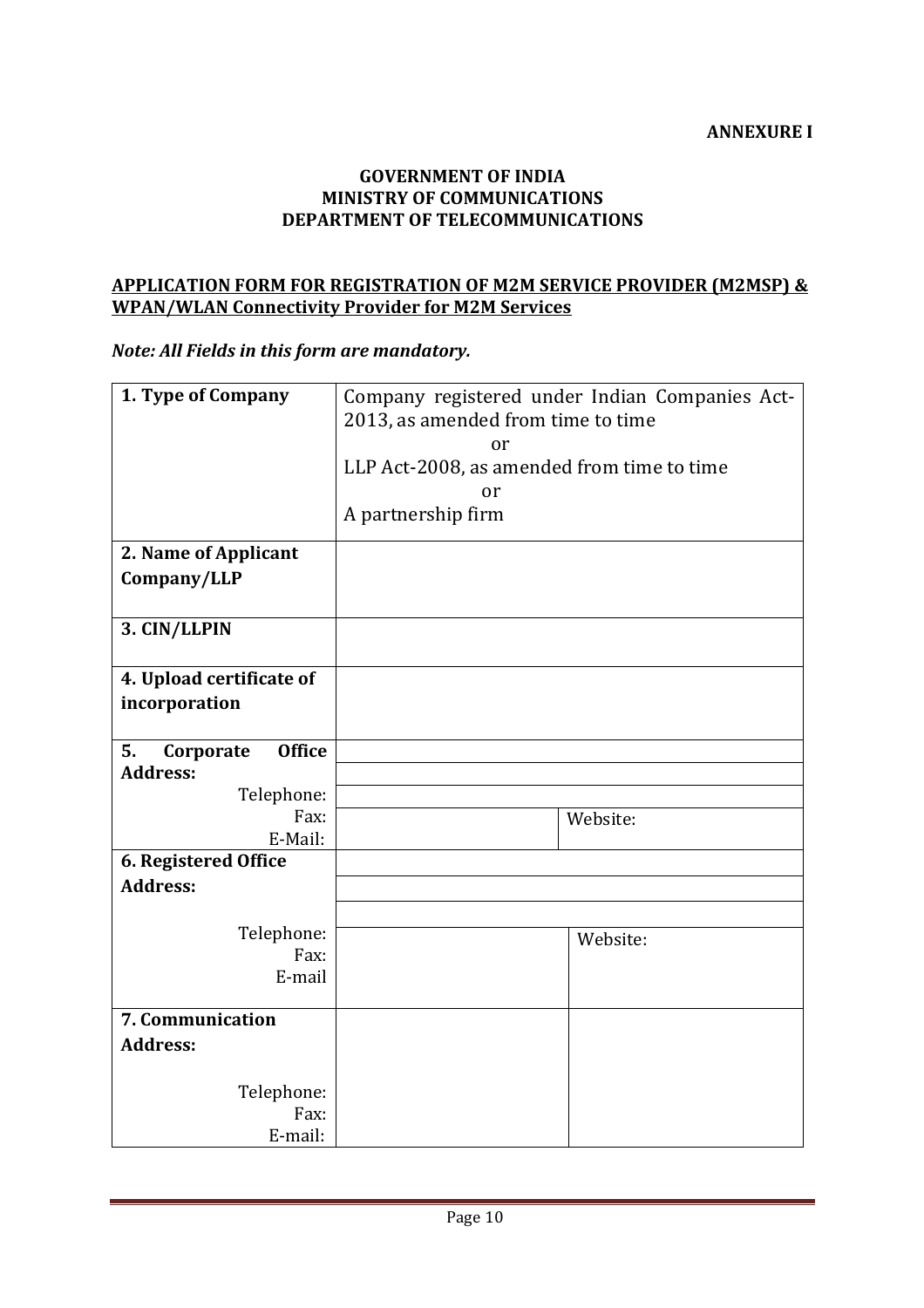| 8. Name of Authorized    |
|--------------------------|
| Signatory:               |
|                          |
| Designation              |
| Full address for         |
| Communication:           |
| Mobile No.               |
| Alternate Mobile No.     |
| Telephone no. (Landline) |
| Fax                      |
| Email                    |
| 9. Upload Letter of      |
| authorization            |

## 10. Services for which authorization sought:

|       | $\Box$ WPAN/WLAN $\Box$ M2M Services |  |
|-------|--------------------------------------|--|
| S.No. | Name of the Service Remark, if any   |  |
|       |                                      |  |

# **11. Choose the LSA Name where Applicant want to register for processing of their application**

Note: In case of Multiple geographical area of operations, M2M Service provider may select any one LSA for registration.

# **12. Location of Core Network Elements**

| S.No. | Name | Core Network Element   Location of Core Network   Remark, if any<br>Elements |  |
|-------|------|------------------------------------------------------------------------------|--|
|       |      |                                                                              |  |

# **13.** Note on Nature of Business/ activities proposed to be undertaken by M2MSP

# 14. Spectrum Band in which M2M Services shall be provided:

 $\Box$  Unlicensed Band  $\Box$  Licensed Band

| If Licensed Band, provide the details of media connectivity taken from Authorized |  |  |  |
|-----------------------------------------------------------------------------------|--|--|--|
| Telecom Licensee of DoT:                                                          |  |  |  |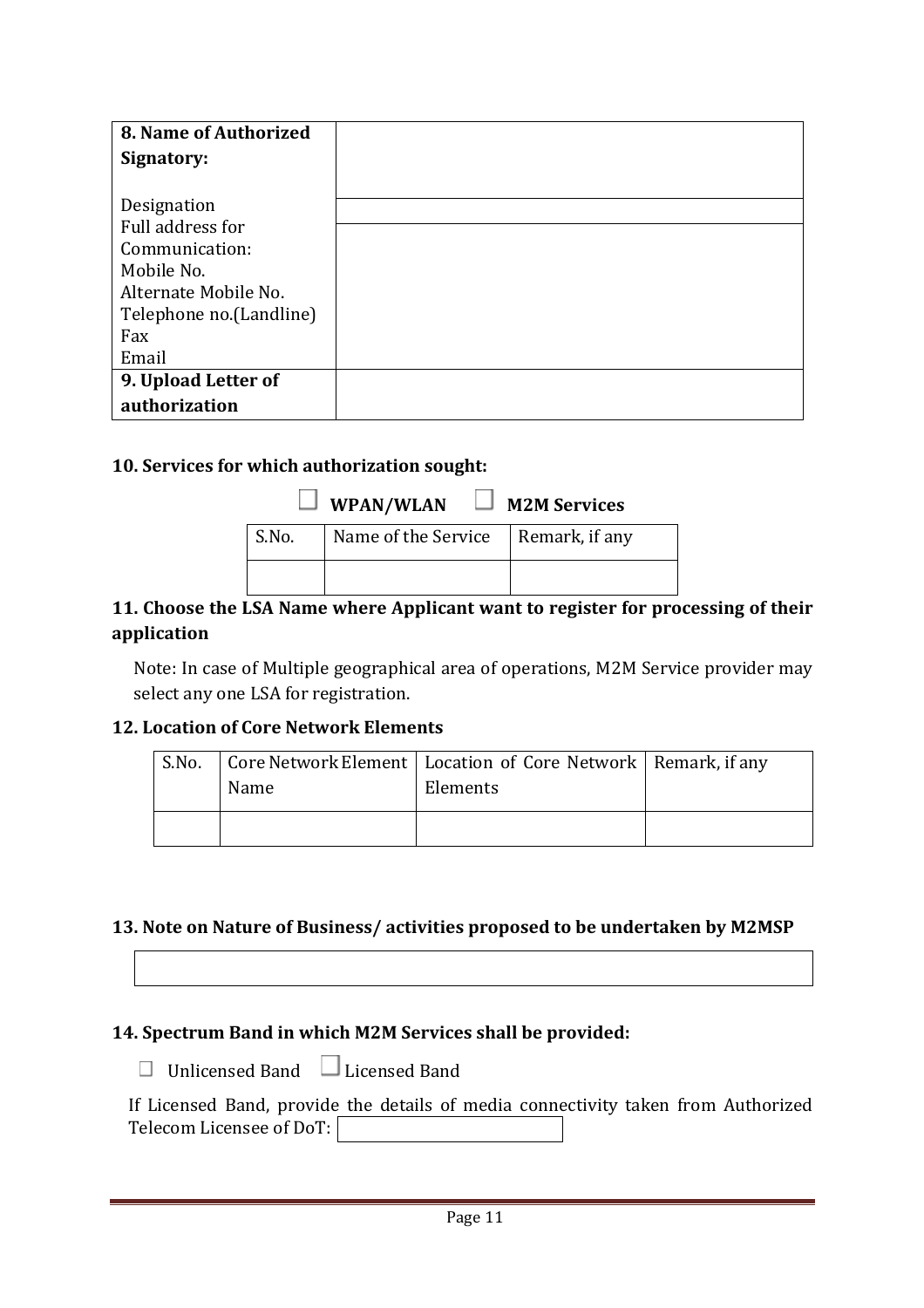|                                                                        | 15. Do you intend to provide services using SIM<br>$\Box$ Yes<br>N <sub>0</sub> |  |
|------------------------------------------------------------------------|---------------------------------------------------------------------------------|--|
| If yes,                                                                | Indian Telecom Service Provider SIM $\Box$                                      |  |
|                                                                        | Foreign Telecom Service Provider SIM $\Box$                                     |  |
| If using Indian TSP SIM:                                               |                                                                                 |  |
| i) Name of Indian Telecom Service Providers:                           |                                                                                 |  |
| ii) If using Foreign TSP SIM: Name of Foreign Telecom Service Provider |                                                                                 |  |
|                                                                        | Name of Indian Roaming partner TSP                                              |  |
|                                                                        |                                                                                 |  |

 $\Box$  **Declaration:** I/we, hereby, declare that details of foreign SIM viz-a-viz IMEI, MSISDN and make of device, details of devices etc. have been declared at the port of entry.

# **16.** Details of payment of one time (non-refundable) processing fee (Challan Copy) to be uploaded

# **17. Certificates/Undertakings**

- i. I/We hereby certify that I/We have carefully read the guidelines/terms and conditions, for the registration under M2M Service Provider category/ WPAN/WLAN Connectivity Provider for M2M Services category and I/We undertake to comply with the terms and conditions therein as issued by DoT from time to time.
- ii. I/We understand that this application if found incomplete in any respect and/or if found with conditional compliance shall be summarily rejected.
- iii. I/We understand that processing fee is non-refundable irrespective of whether or not the proposal is registered.
- iv. I/We understand that if at any time any averments made or information furnished for obtaining the registration is found incorrect then my application and the registration if granted thereto on the basis of such application shall deemed to be cancelled.
- v. I/We undertake to intimate to the License Service Area in which it is registered for any change in the registration details, without delay to the concerned LSA. I/We would provide unhindered access to the premises and the system(s) to the DoT Authorities for checking compliance to the terms  $&$  conditions of the guidelines.
- vi. I understand that all matters relating to the application or registration if granted to me will be subject to jurisdiction of courts/Tribunal(s) in LSA Headquarters under which the registration has been applied.

| Date  | Signature and name of the                      |
|-------|------------------------------------------------|
| Place | Authorized Signatory with Company's/LLP's seal |